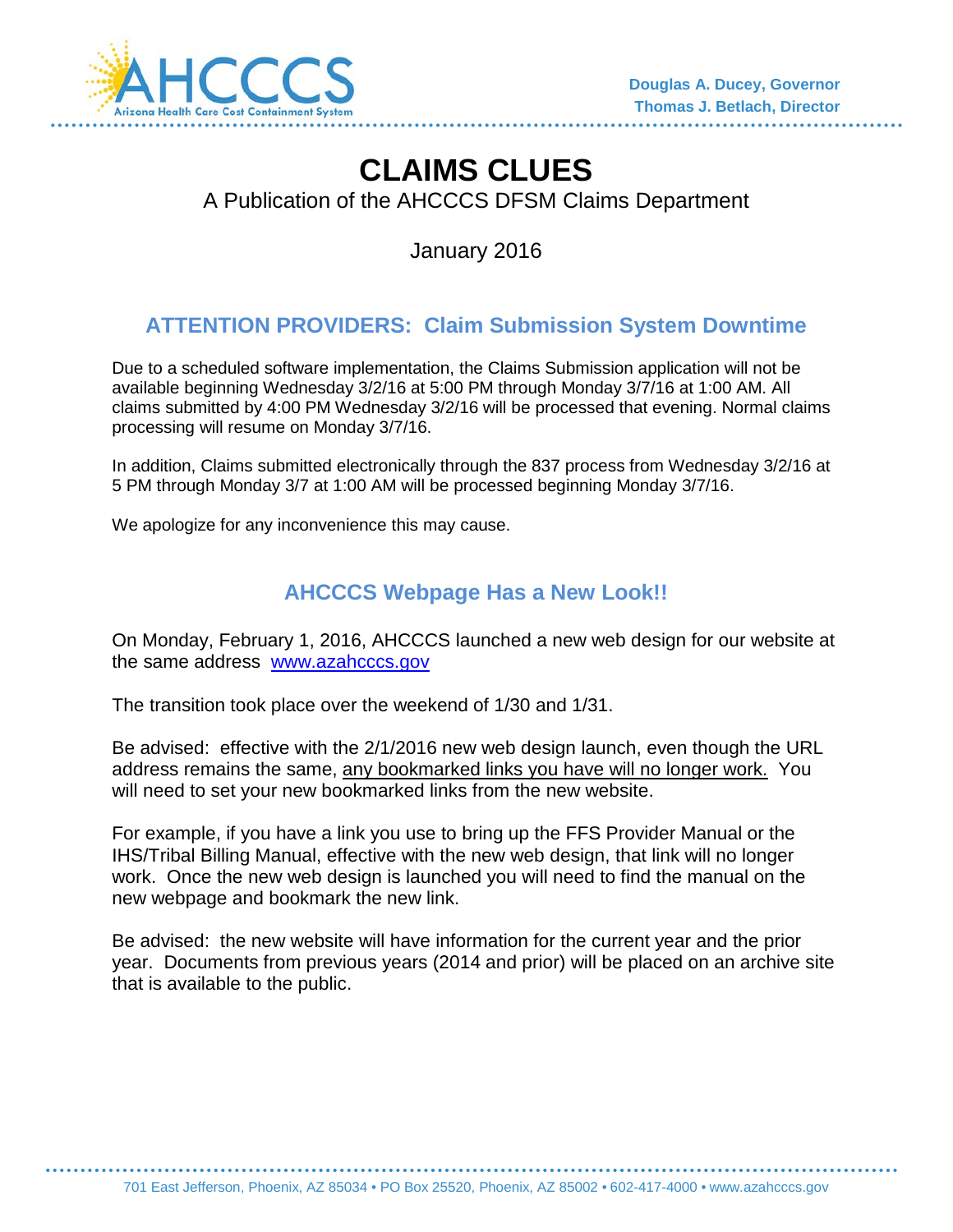#### **When Other Coverage is Primary**

AHCCCS has liability for payment of benefits after Medicare and all other first- and thirdparty payer benefits have been paid. Providers must determine the extent of the first- and third-party coverage and bill Medicare and other coverage plans, including HMOs, prior to billing AHCCCS.

The FFS provider's billed services and billed amounts must match the claim and the primary payer's explanation of benefit (EOB). The IHS/638 facility must bill AHCCCS with the correct OMB revenue code on the correct claim type form which may not match the primary payer's EOB.

AHCCCS maintains a record of each recipient's primary coverage by Medicare and Other primary insurance plans. If a recipient's primary payer's record indicates a first-party coverage (such as Medicare or employer's health plan) or a third-party coverage (i.e. third party liability, or TPL) and the claim is filed without the primary payer's EOB the claim will be denied. (refer to FFS Provider Manual Chapter 9 "Medicare and Other Insurance Liability" for more detailed information)

Other coverage information can be verified using the AHCCCS online eligibility verification portal.

If you have more current information about a recipient's other coverage than what is indicated on the eligibility verification, please provide the current information as follows:

1. For TPL updates, use the Health Management Systems (HMS) website portal at [https://ecenter.hmsy.com](https://ecenter.hmsy.com/) This is a free website for the AHCCCS TPL contractor, HMS.

An online "Medical Insurance Referral" should be completed through the HMS website whenever an AHCCCS recipient is discovered to have other medical insurance, or whenever other medical insurance has terminated or changed.

To gain access to the portal, please contact Kathryn Hart toll free at (888) 378- 2836 or email to [Kathryn.hart@hms.com](mailto:Kathryn.hart@hms.com) to create a user account.

You can provide the information you have on file as a "lead" for HMS to verify and download the updated TPL information to AHCCCS. You do not have to contact the TPL for coverage details – HMS performs the verifications with the TPL plan(s). HSM has an average verification turn-around-time of 7-10 days.

2. Medicare coverage updates for AHCCCS recipients should be forwarded to MDMA - Member Database Management Administration (formerly MFIS).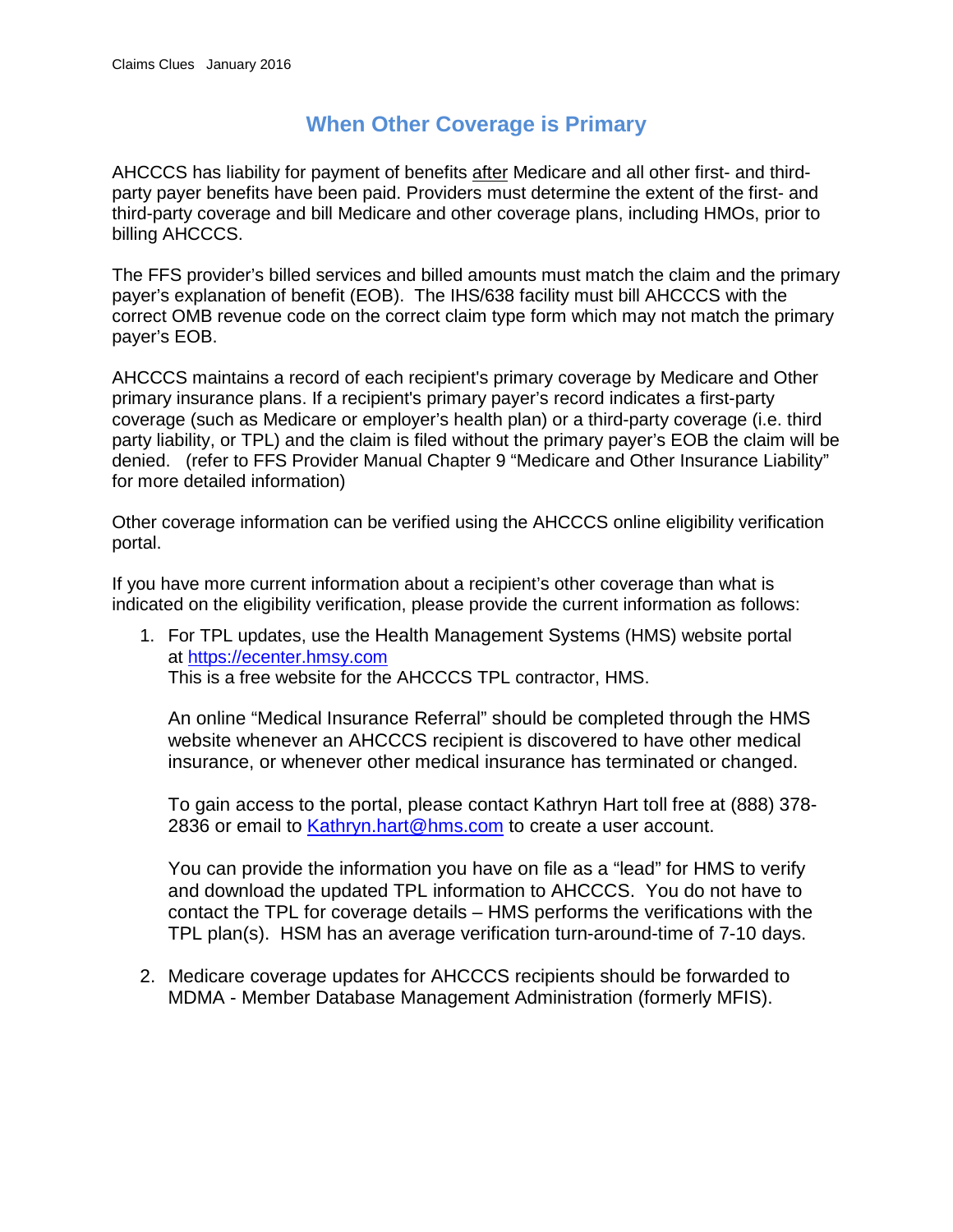Per MDMA please send Medicare coverage updates or leads to [MDMARESEARCH@azahcccs.gov](mailto:MDMARESEARCH@azahcccs.gov) and include the following information:

- Recipient's full name including middle initials if available;
- Date of birth
- AHCCCS ID#
- Social Security Number
- Any supporting documentation for the eligibility change/update. (For example, a copy of the recipient's Medicare website eligibility screen)
- Provider name, name of contact person and contact telephone number

### **NEMT Providers: Provider Registration Records Update**

The AHCCCS Provider Participation Agreement for NEMT providers requires that Provider Registration be notified within 30 days of any updates and/or changes to:

- Fleet vehicles list
- Current registration for each fleet vehicle listed
- Current insurance coverage for each fleet vehicle listed
- Employed drivers

The Quarterly QC audits for NEMT claims will now include verifying fleet vehicle, registration, insurance and employed drivers from the information submitted on the claim's trip report. If the trip report information does not match to Provider Registration documentation an audit error will be charged.

Audit letters of finding will be sent out to providers detailing deficiencies in the Provider Registration files for the claim audit errors. The provider must submit the updated documentation to Provider Registration to avoid audit error recoupment.

Refer to the Provider Registration webpage for the NEMT Provider Profile form at<https://www.azahcccs.gov/PlansProviders/Downloads/NonEmergencyTransportationProvider.pdf>

# **Referrals for NEMT Trips Beyond "nearest facility" for AIHP**

#### **NEMT Coverage Policy and Medical Necessity Documentation Information for Facilities/Providers Referring American Indian Health Plan (AIHP) (Health Plan ID number 999998) FFS Members beyond the nearest facility for AHCCCS Covered Services**

Existing AHCCCS policy limits NEMT transportation to the cost of transporting the member to the nearest appropriate IHS/Tribal 638 medical facility or nearest appropriate AHCCCS registered provider capable of meeting the member's medical needs (FFS Provider Manual Chapter 14; IHS/Tribal Provider Billing Manual Chapter 11; AMPM Chapter 800 Policy 820 W).

Transportation service must only be provided to transport the member to and from the required covered medical service (AMPM Chapter 300 policy 310 BB; Chapter 800 Policy 820 W).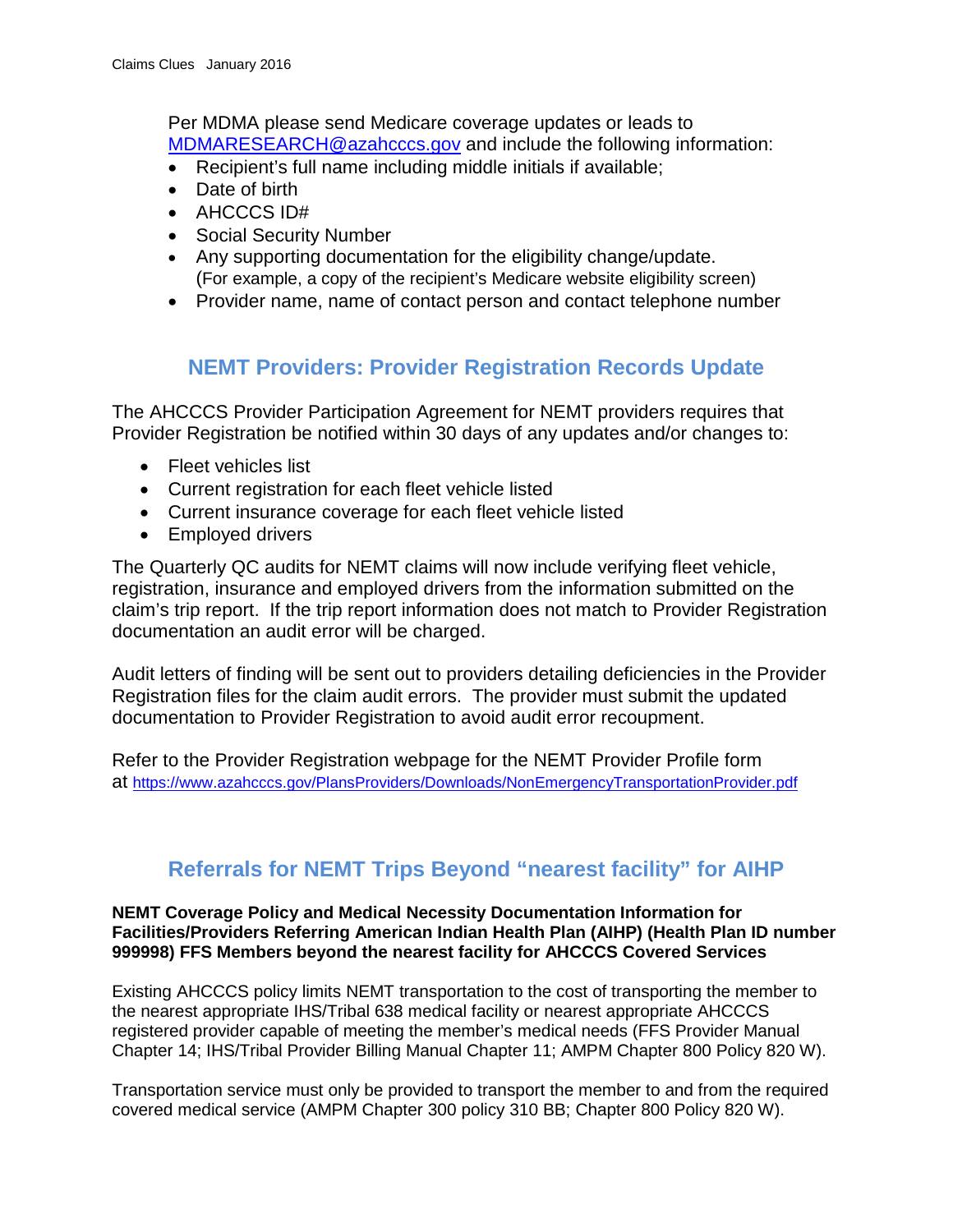When NEMT prior authorization is requested beyond what appears to be the nearest appropriate facility or provider, medical necessity justification may be requested from the referring facility/provider in order to ensure that AHCCCS NEMT coverage policy is being followed appropriately (AMPM Chapter 800 Policy 820 W).

The referring facility or provider should submit the medical necessity documentation via fax directly to Division of Fee for Service Management (DFSM), not to the transportation provider. If the medical necessity documentation is not received, AHCCCS may not have the information necessary to approve the authorization request, e.g., such as in cases where the service is not available at the referring facility and/or the wait list at the nearest facility is too long to meet the member's medical needs.

Medical necessity documentation must be submitted to DFSM using a Prior Authorization Medical Documentation Form as a cover sheet, which can be found on our website under [https://www.azahcccs.gov/PlansProviders/RatesAndBilling/FFS/priorauthorizationforms.html.](https://www.azahcccs.gov/PlansProviders/RatesAndBilling/FFS/priorauthorizationforms.html) The form with the attached medical necessity documentation should be faxed to the Transportation fax number, 602-254-2431.

### **Behavioral Health Fee Schedule**

There are two Behavioral Health Fee For Service (FFS) Rates, one the AHCCCS website and one on the DHS website:

- The AHCCCS rate page (select the first one) This matrix went into effect October 1, 2015 and applies to Title 19 individuals and can be found on the new AHCCCS website as: [https://azahcccs.gov/PlansProviders/RatesAndBilling/FFS/BehavioralHealthrates.ht](https://azahcccs.gov/PlansProviders/RatesAndBilling/FFS/BehavioralHealthrates.html) [ml](https://azahcccs.gov/PlansProviders/RatesAndBilling/FFS/BehavioralHealthrates.html)
- The Division of Behavioral Health Services posted the B2.5 Appendix (Behavioral Health Fee for Service Rates) and is for individuals that are non-Title 19 located at:

[www.azdhs.gov/bhs/documents/covserv/appendixb2.5.pdf](http://www.azdhs.gov/bhs/documents/covserv/appendixb2.5.pdf)

### **Reminder: FREE Online Services for AHCCCS Providers**

AHCCCS Online has tools and resources available online 24/7/365 to simplify your business practices and administrative processes. As an active AHCCCS registered provider you are able to:

- verify eligibility and enrollment
- submit Fee for Service (FFS) Prior Authorization (PA) requests
- check status of FFS PA requests
- inquire/verify your own provider information
- submit FFS claims online and attach medical documentation to the claim
- check status of your FFS claims

To take full advantage of AHCCCS Online go to:

<https://www.azahcccs.gov/PlansProviders/CurrentProviders/AHCCCSonline.html>